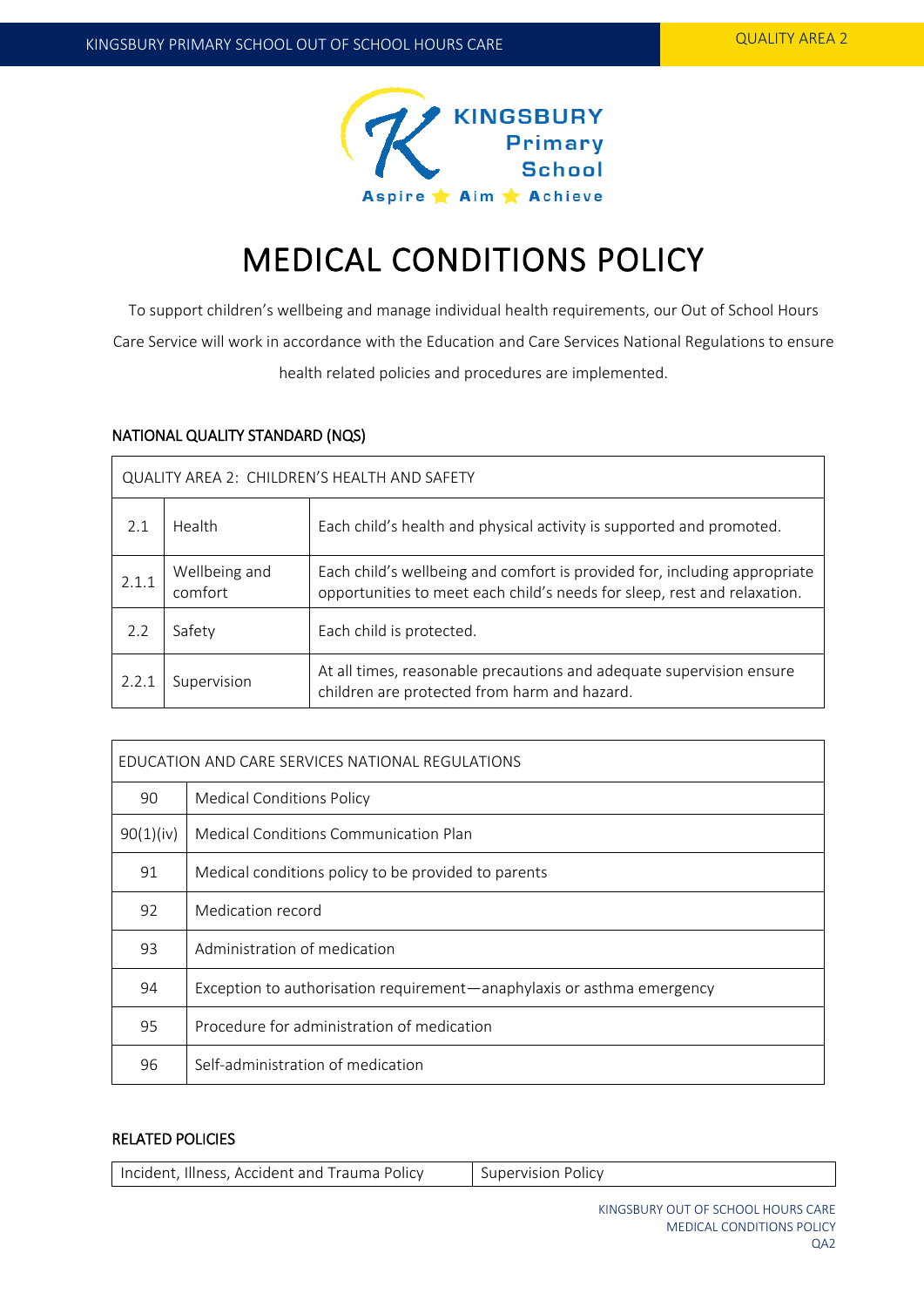| Privacy & Confidentiality Policy    | Administration of First Aid Policy |  |
|-------------------------------------|------------------------------------|--|
| <b>Family Communication Policy</b>  | Work Health and Safety Policy      |  |
| Administration of Medication Policy | Health and Safety Policy           |  |
| Asthma Management Policy            | Diabetes Management Policy         |  |
| Anaphylaxis Management Policy       | <b>Epilepsy Policy</b>             |  |

#### PURPOSE

We aim to efficiently manage and respond to medical conditions at the Service, ensuring the safety and wellbeing of all children, staff, families and visitors.

#### **SCOPE**

This policy applies to children, families, staff, management and visitors of the OSHC Service.

#### IMPLEMENTATION

Our OSHC Service is committed to adhering to privacy and confidentiality procedures when dealing with individual health and medical requirements. There are a number of concerns that must be considered when a child with a diagnosed health care need, allergy, or medical condition is enrolled at the service. Key procedures and strategies must be in place prior to the child commencing at the Service to ensure their individual health and safety.

#### THE APPROVED PROVIDER AND NOMINATED SUPERVISOR WILL ENSURE:

- Educators have a clear understanding of children's individual medical conditions.
- Communication between families and Educators is on-going and effective.
- Educators receive appropriate training in managing specific medical conditions.
- There is an Educator in attendance at all times with a current accredited first aid and CPR, emergency asthma, and emergency anaphylaxis certificate.
- Educators have a clear understanding about their role and responsibilities when caring for children with a medical condition.
- Families provide required information on their child's medical condition, including:
	- o Medication requirements
	- o Allergies
	- o Medical Practitioner contact details
	- o Medical Management Plan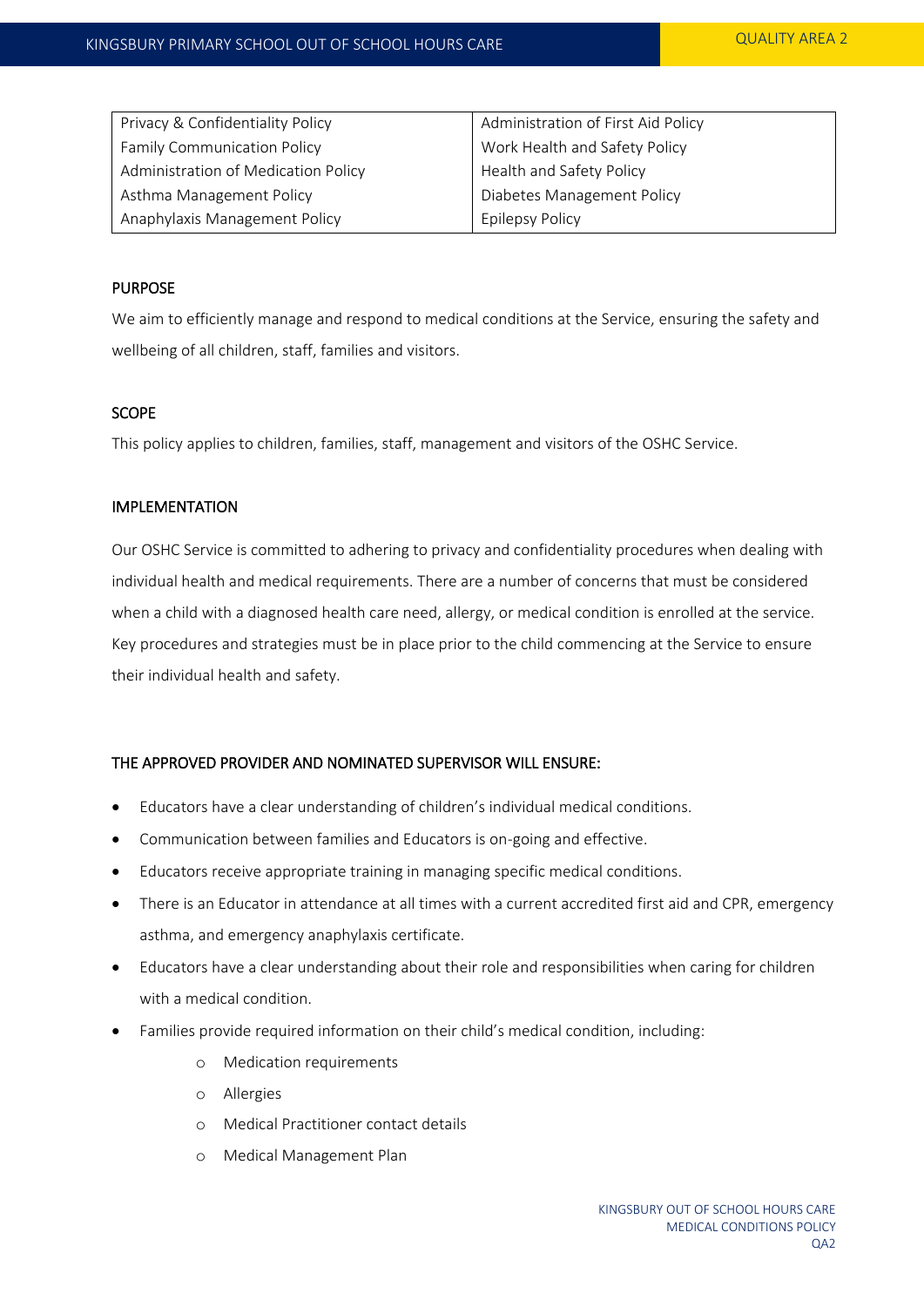- A Medical Management Plan/Risk Minimisation Plan has been developed in consultation with families and the child's medical practitioner.
- Educators have access to emergency contact information for the child.
- Casual Staff are informed of children and staff who have specific medical conditions or food allergies, the type of condition or allergies they have, and the Service's procedures for dealing with emergencies involving allergies and anaphylaxis.
- A copy of the child's medical management plan is visibly displayed in an area not generally available to families and known to staff in the OSHC Service.
- A child is not enrolled at, nor will attend the OSHC Service without a Medical Management Plan and prescribed medication by their Medical Practitioner. In particular, medication for life-threatening conditions such as asthma inhalers, adrenaline auto injection devices and insulin.
- In the event that a child suffers from a reaction, incident, situation, or event related to a medical condition the Service and staff will:
	- o Follow the child's Emergency Medical/Action Plan
	- o Call an ambulance immediately by dialling 000
	- o Commence first aid measures/monitoring
	- o Contact the parent/guardian when practicable but as soon as possible
	- o Contact the emergency contact if the parents or guardian can't be contacted when practicable but as soon as possible
	- o Notify the regulatory authority (within 24 hours).

## FAMILIES WILL ENSURE:

- They provide management with information about their child's health needs, allergies, medical conditions, and medication requirements on the enrolment form and through verbal communication/meetings.
- The OSHC Service enrolment form is completed in its entirety providing specific details about the child's medical condition.
- They notify the OSHC Service if any changes are to occur to the Medical Management Plan.
- They provide the required medication and complete the long-term medication record.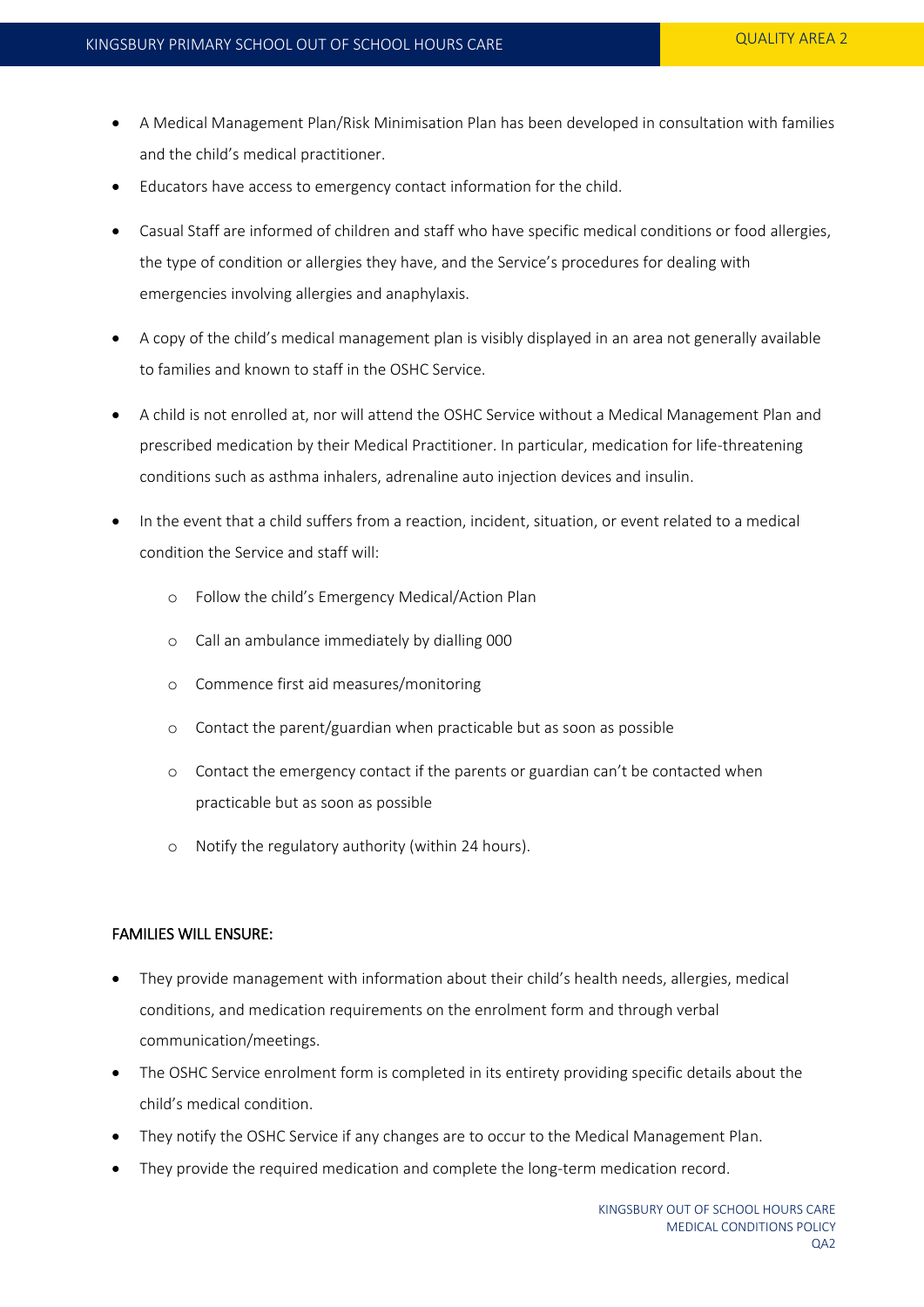They provide an updated copy of the child's Medical Management Plan every 12 months or evidence from a Medical Practitioner to confirm the plan remains unchanged.

### MEDICAL MANAGEMENT PLAN

- Any Medical Management Plan provided by a child's parents and/or registered medical practitioner should:
	- o have supporting documentation if required
	- o include a photo of the child
	- o if relevant, state what triggers the allergy or medical condition
	- o include first aid that may be required
	- o Include contact details of the doctor who signed the plan
	- o state when the plan should be reviewed
- A copy of the Medical Management Plan will be available for Educators to see to ensure the safety and wellbeing of the child, whilst ensuring the child's privacy by displaying only in an area generally only available to staff of the OSHC Service.
- The Service must ensure the medical management plan remains current all times.

#### RISK MINIMISATION PLAN

All children with a diagnosed medical condition must have a risk minimisation plan in place.

A meeting will be arranged with the parents/guardian as soon as the OSHC Service has been advised of the medical condition. During this meeting a risk minimisation plan will be developed in consultation with the parent/guardian to ensure:

- 1. That the risks relating to the child's specific health care need, allergy, or medical condition are assessed and minimised.
- 2. That practices and procedures in relation to the safe handling, preparation, serving, and consumption of food are developed and implemented.
- 3. Practices are developed and implemented to ensure that all staff members and volunteers can identify the child, the child's medical management plan and the location of the child's medication.